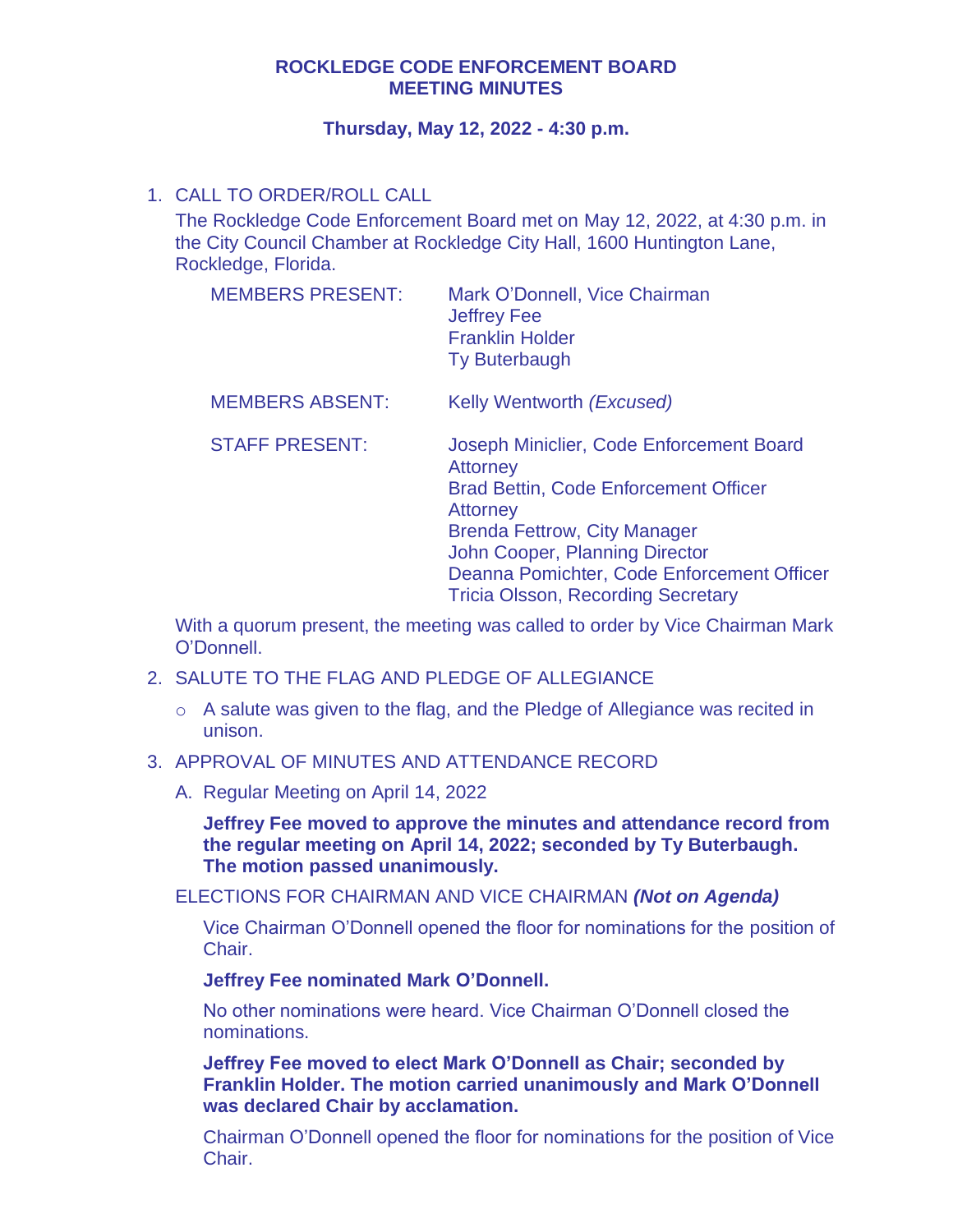## **Ty Buterbaugh nominated Jeffrey Fee.**

There being no further nominations, Chairman O'Donnell closed the nominations.

**Ty Buterbaugh moved to elect Jeffrey Fee as Vice Chair; seconded by Franklin Holder. The motion carried unanimously and Jeffrey Fee was declared Vice Chair by acclamation.** 

## 4. UNFINISHED BUSINESS

A. ECE21-0352 – Donald Fain and Georgia Martin-Fain – 913 Brunswick Place, Rockledge, FL 32955 – Junk/Debris in carport – File the Order

Code Enforcement Officer Pomichter advised that the Finding of Fact, Conclusion of Law and Order for case ECE21-0352 was completed at the meeting on April 14, 2022 and posted on the property on April 15, 2022. It was further stated that there was no more communication from the property owners. Code Enforcement Officer Pomichter did a routine inspection on April 26, 2022, and the property violations remained.

Staff requested that an Order be filed with the Clerk of Court.

**Jeffrey Fee moved to authorize the filing of an Order with the Clerk of Court on ECE21-0352 at 913 Brunswick Place; seconded by Ty Buterbaugh. The motion passed unanimously.** 

## 5. NEW BUSINESS

A. ECE21-0493 – Charles Richard Wolfe – 980 Golf Street, Rockledge, FL - Scattered/Accumulation of Junk/Debris

Code Enforcement Officer Pomichter was sworn in by Attorney Miniclier. She provided an overview of the property located at 980 Golf Street and reported the property had accumulated junk and debris throughout the yard and driveway. Code Enforcement Officer Pomichter stated the owner contacted her on February 18, 2022 and requested a two-month extension to correct the violation due to a health issue. Staff reinspected the property on April 25, 2022 and there was no change to the property and no further communication from the property owner.

Staff requested a 30-day extension to allow the property owner to clear and store the junk/debris from the front yard, driveway, and side yard. If there is no action after 30 days, a fine of \$25.00 per day is to be imposed for 30 days with an increase of \$25.00 per day every month until the property is in compliance.

Code Enforcement Officer Pomichter provided a current photo of the property to the Board.

Charles Wolfe, 980 Golf Street, was sworn in by Attorney Miniclier and stated he is in the process of cleaning up the property to be in compliance. Mr. Wolfe confirmed he could be in compliance within 45 days.

**Jeffrey Fee moved that the property at 980 Golf Street is in violation of the Rockledge Land Development Regulations when the Notice of Violation was sent; seconded by Ty Buterbaugh. The motion carried unanimously.**